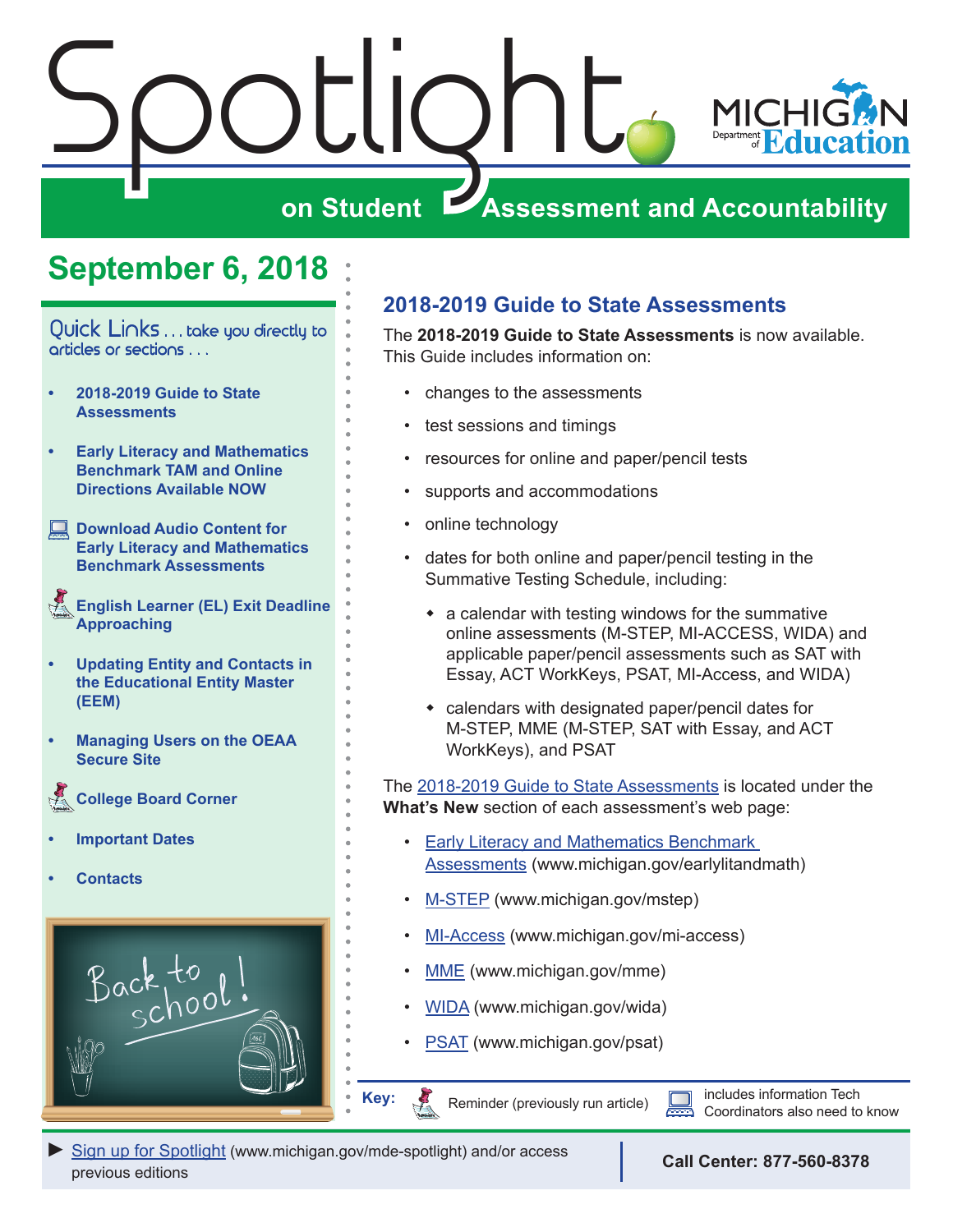### <span id="page-1-0"></span>**Early Literacy and Mathematics Benchmark TAM and Online Directions Available NOW**

The Michigan Department of Education's Early Literacy and Mathematics Benchmark Assessments will be offered (online only) three times this year (fall, winter, and spring). In the fall of 2018, the assessment will be available for students in kindergarten, grade 1, and grade 2 from **September 10 – October 5, 2018**.

The Early Literacy and Mathematics Benchmark Test Administration Manual (TAM) and the Online Administration Directions are now available on the [Early Literacy and Mathematics Benchmark](www.michigan.gov/earlylitandmath)  [Assessments \(K-2\) web page](www.michigan.gov/earlylitandmath) (www.michigan.gov/ earlylitandmath) under the **Current Assessment Administration** section. The TAM provides important information for District Test Coordinators, Building Test Coordinators, and Test Administrators who are responsible for the online administration. All staff involved in the Early Literacy and Mathematics Benchmark administration should read and understand the policies, procedures, and guidelines documented in the TAM to ensure a valid, equitable, and troublefree administration. The Online Administration Directions are used by Test Administrators responsible for administering the tests to students. There are separate directions for kindergarten, grade 1, and grade 2.

### **E. Download Audio Content for Early Literacy and Mathematics Benchmark Assessments**

The Fall 2018 Early Literacy and Mathematics Benchmark Assessments will open on **Monday, September 10, 2018**. These tests use Human Voice Audio (HVA) for kindergarten and grade 1, and the option of Text-To-Speech (TTS) for grade 2. The

option to download these audio files is not checked by default. The most common error message on Day One of benchmark testing is that the audio files were not found. If you are using these MDE-provided benchmark assessments, remember to select HVA and TTS to download the audio content in your Central Office Services or Testing Site Manager.

| 10<br>records per page<br>٠                                              |                   | <b>Content List</b> |                     |              |
|--------------------------------------------------------------------------|-------------------|---------------------|---------------------|--------------|
| Content<br>٠                                                             | <b>Status</b>     | Download HVA        | <b>Download TTS</b> | Download VSL |
| 523875 - MI-Access Functional Independence<br>(FI) Spring 2018           | Up to Date        | NOV.                | ٠                   | NA           |
| 523877 - Michigan Student Test of Educational<br>Progress Spring 2018    | <b>Up to Date</b> | <b>N/A</b>          |                     | ×            |
| 523944 - Early Literacy & Mathematics<br>Benchmark Assessments Fall 2018 | Up to Date        |                     |                     | N/A          |

### **K** English Learner (EL) Exit Deadline **Approaching**

English Learner (EL) students meeting EL exit criteria and are not yet reported as EL-exited in the Michigan Student Data System (MSDS) End-of-Year (EOY) collection **must be reported in MSDS by September 12, 2018, using the July–Mid-September Student Record Maintenance (SRM) collection** with the following specifications:

- [Certification Date] on or before September 12, 2018
- [As Of Date] must be between July 1 and August 31, 2018
- [EL Exit Date] on or before June 30, 2018

**Waiting to report EL exits until the MSDS Fall General collection will be too late.** Students whose EL exits are not reported until the MSDS Fall General collection will not be EL-exited for the upcoming year's accountability and will be expected to take WIDA ACCESS for ELLs again in the spring. You will need to work with your district MSDS person to ensure those students are reported.

*(Continued on next page)*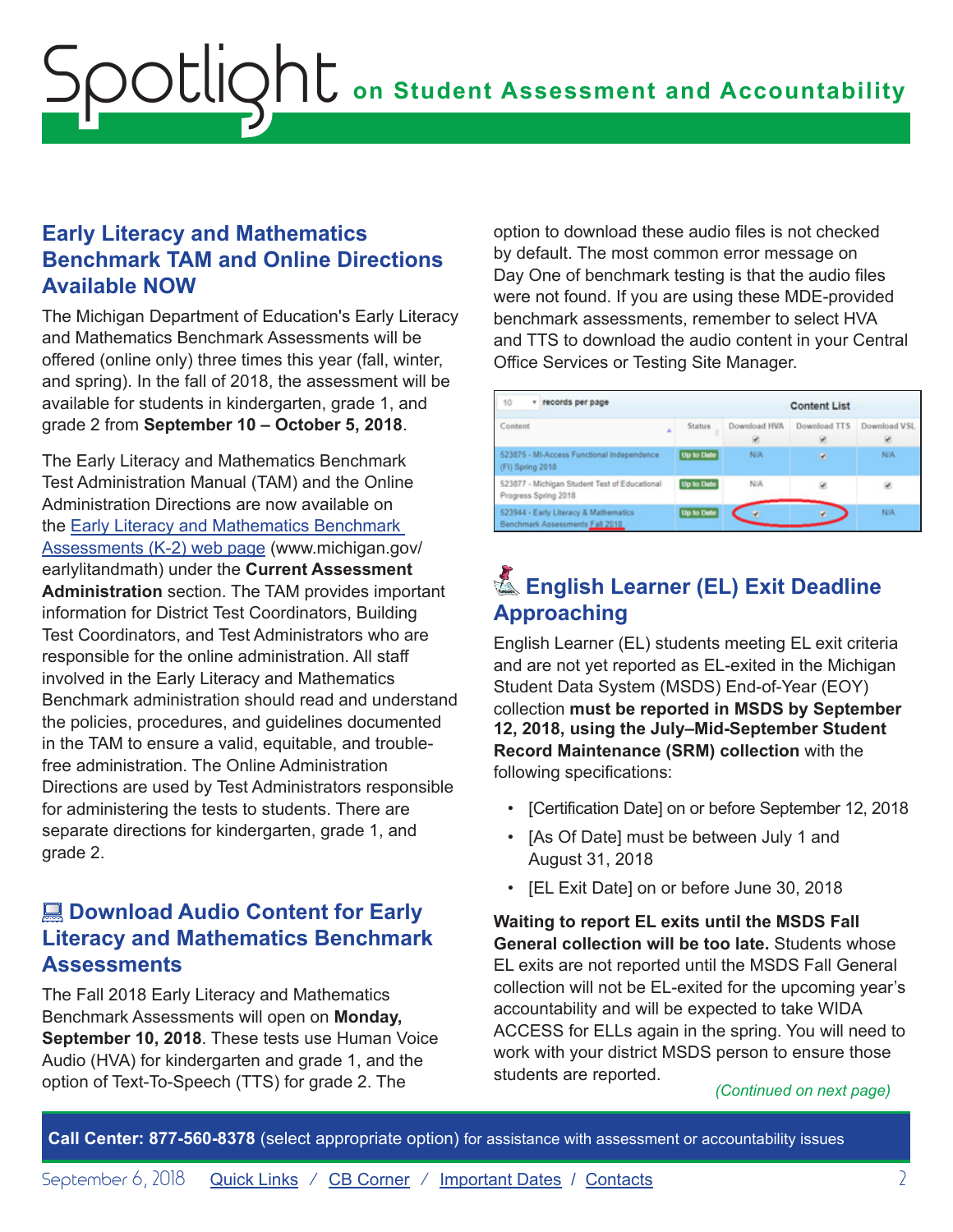### <span id="page-2-0"></span>**NEW! English Learner (EL) Exit Reporting Guidelines Document**

To aid districts in better understanding the EL Exit determination and reporting process, a NEW document, [EL Exit Reporting Guidelines,](https://www.michigan.gov/documents/mde/English_Learner_EL_Exit_Reporting_Guidelines_624626_7.pdf) has been developed by MDE and CEPI and posted on the [MDE Title III web page](http://www.mi.gov/mde-titleiii) (www. mi.gov/mde-titleiii).

For additional questions regarding:

- **how to appropriately report EL exits in MSDS** – contact the Center for Educational Performance & Information (CEPI) at [cepi@](mailto:cepi%40michigan.gov?subject=) [michigan.gov](mailto:cepi%40michigan.gov?subject=) or 517-335-0505, option 3
- **how to use the EL Entrance and Exit Protocol to determine which students are eligible for EL Exit** – contact Kelly Alvarez at [mde-EL@](mailto:mde-EL%40michigan.gov?subject=) [michigan.gov](mailto:mde-EL%40michigan.gov?subject=) or 517-241-5392
- **2018 WIDA Student Data File** contact [mde](mailto:mde-oeaa%40michigan.gov?subject=)[oeaa@michigan.gov](mailto:mde-oeaa%40michigan.gov?subject=) or 877-560-8378, Option 3

### **Updating Entity and Contacts in the Educational Entity Master (EEM)**

District and school information—including grade levels serviced, address, and contacts—is pulled from the [Educational Entity Master \(EEM\)](www.michigan.gov/EEM) (www. michigan.gov/eem) for various Secure Site functions and assessment communications for both public and nonpublic schools.

Each public school district has at least one authorized user who can make updates to the EEM for the district and schools within the district. It is important to keep this information accurate and up-to-date. We ask that you take a moment to review your district and school in the EEM and submit any changes or updates to *(Continued on next page)*

your authorized district person. Nonpublic schools should contact [nonpublicschools@michigan.gov](mailto:nonpublicschools%40michigan.gov?subject=) or 517-335-0543 for updates to the EEM.

For assessments, it is especially important to verify the following contact types and make necessary changes in the EEM as needed:

- Superintendent
- Principal
- M-STEP Coordinator
- MI-Access Coordinator
- English Learner Assessment Coordinator
- WorkKeys Test Coordinator
- School Report Card Contact (used for accountability communications)
- Technology Director
- District Assessment Coordinator
- Early Literacy and Math Benchmark Coordinator
- SAT Test Coordinator
- SAT Backup Test Coordinator
- SAT Services for Students with Disabilities **Coordinator**
- PSAT 10 Test Coordinator
- PSAT 9 Test Coordinator
- PSAT 9/10 Backup Coordinator
- PSAT Grade 9/10 Services for Students with Disabilities Coordinator
- PSAT Grade 8 Test Coordinator
- PSAT 8/9 Backup Coordinator
- PSAT Grade 8 Services for Students with Disabilities Coordinator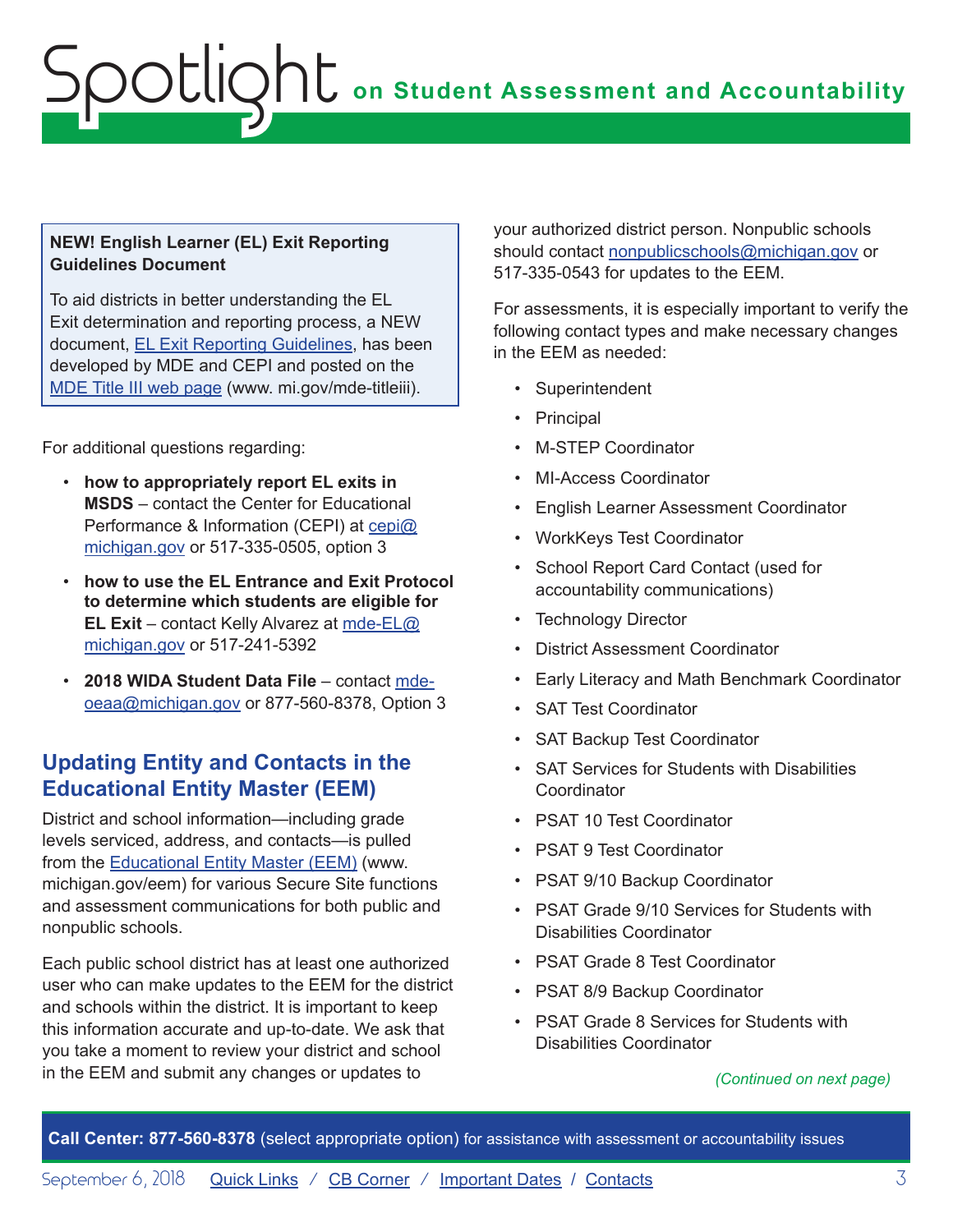<span id="page-3-0"></span>If you do not know who your authorized EEM user is and you are a user of the [OEAA Secure Site](http://www.michigan.gov/oeaa-secure) (www. michigan.gov/oeaa-secure), you can locate the name and contact information on the **District and School Contact** page of the Secure Site. The contact types listed are also available on the **District and School Contact** page. However, it does not contain addresses for the contact types, which is important information and must be verified directly in the EEM.

**NOTE:** Although more than one coordinator can be entered into the EEM, only the most recent entry will be used for assessment and accountability purposes.

### **Managing Users on the OEAA Secure Site**

District and school (public and nonpublic) administrator-level users of the Secure Site: have you checked who has access to your student and school data on the Secure Site lately?

The Secure Site is set up to allow districts and schools (public and nonpublic) to directly manage access to their student and school data on the Secure Site. Each district should have one or more district administratorlevel user(s) set up on the Secure Site.

It is up to the district superintendent to decide who the users will be, by submitting a **District Administrator-Level User** form found on the login page of the [Secure](http://www.michigan.gov/oeaa-secure)  [Site](http://www.michigan.gov/oeaa-secure) (www.michigan.gov/oeaa-secure). This form must be completed by the superintendent and the designated user. It is the district Administrator-level user's responsibility to collect FERPA compliance agreements; approve system requests for access to the Secure Site; create new users; manage the roles

of the users; and to disable users when they no longer need access to the Secure Site, whether it is due to a change in job duties or because they have left employment.

The process is the same for nonpublic school administrators using the **Nonpublic School Administrator-Level User** form available on the login page of the [Secure Site](http://www.michigan.gov/oeaa-secure) (www.michigan.gov/ oeaa-secure) and completed by the nonpublic school principal or administrator and the designated user.

The district administrator-level user can authorize public school administrator-level user access. Those users can also approve system requests for access to the Secure Site, create new users, manage the roles of the users and disable users when they no longer need access for the school(s) that they are assigned to.

A district or school (public and nonpublic) administrator-level user should take the time to review who has access, what level of access they have, and disable those who no longer need access to the Secure Site.

If a district administrator-level user or nonpublic school administrator-level user no longer needs this access for any reason, the district superintendent or nonpublic school principal or administrator will need to email [mde-oeaa@michigan.gov](mailto:mde-oeaa%40michigan.gov?subject=) and request to have their account disabled, or fax a letter with their request on district or nonpublic school letterhead to 517-335-1186.

Directions on managing users can be found on the [Secure Site Training web page](http://www.michigan.gov/securesitetraining) (www.michigan.gov/ securesitetraining) under the **Security** section.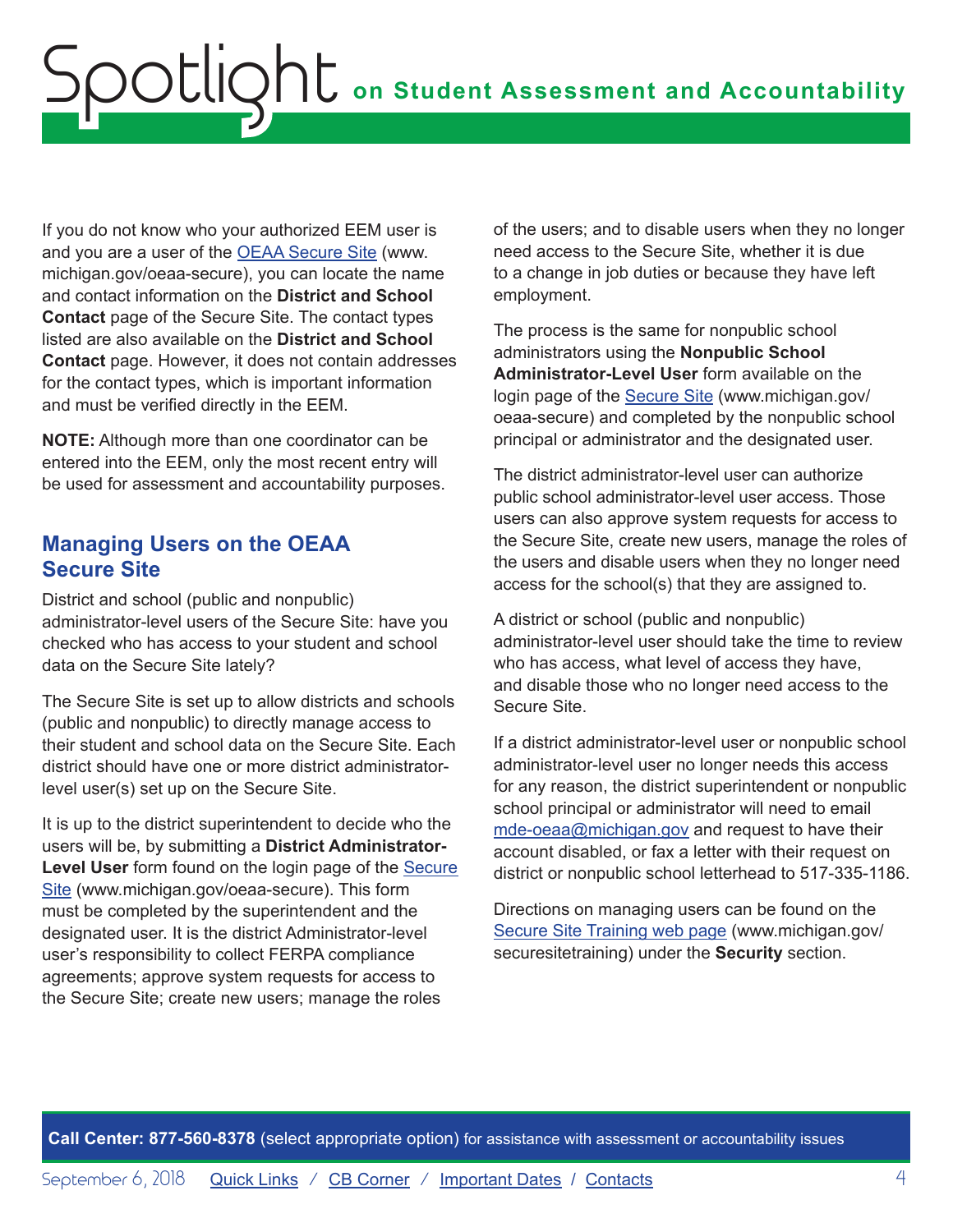#### <span id="page-4-1"></span>College Board Corner **Reminders**

<span id="page-4-0"></span>Spotlight

 *Information on SAT*™*, PSAT 8/9*™*, and PSAT10*™ *provided by the College Board*

### **Questions about Spring PSAT 8/9, PSAT 10, or SAT?**

- call the Michigan Educator Hotline: 866-870-3127 (select Option 1)
- email [michiganadministratorsupport@](mailto:michiganadministratorsupport%40collegeboard.org?subject=) [collegeboard.org](mailto:michiganadministratorsupport%40collegeboard.org?subject=)

### **Fall and Spring Assessments**

Schools do **NOT** need to order materials for the Michigan-provided SAT with Essay, PSAT 10, and PSAT 8/9 for grades 8 and 9 in Spring 2019 through the College Board's test ordering system. If you elect to participate in fall testing of PSAT/ NMSQT or PSAT 8/9, materials should be ordered directly through College Board. Fall testing of PSAT/NMSQT or PSAT 8/9 is not provided by the Michigan Department of Education.

### **Get Ready for Spring 2019 – Implementation Workshops**

Implementation workshops are free and provide information about the Michigan-provided SAT with Essay, PSAT 10, and PSAT 8/9 for grades 8 and 9 administrations in the spring of 2019. The workshop is important for building administrators and building test coordinators. Learn about the latest enhancements and changes for the spring administration, preparing for and administering the College Board exams, spring implementation timelines, and about our professional development offerings to prepare you for Spring 2019. The workshops will be held throughout the state later

this fall. Dates and locations will be available in the Spotlight in early September.

### **Requesting Accommodations**

Schools will need to identify an SSD (Services for Students with Disabilities) coordinator who will use the SSD Online system to submit accommodation requests on the behalf of students for PSAT 8/9 for grades 8 and 9, PSAT 10, and SAT with Essay. **Schools can have multiple SSD coordinators**, but only one should be listed as the primary SSD coordinator in the Educational Entity Master (EEM). That person will receive communications from the College Board. The deadline to apply for accommodations is **February 19, 2019**. More information will be available throughout the year regarding the process for submitting requests.

### **English Learner (EL) Supports**

English learners taking the Michigan-provided SAT with Essay, PSAT 10, and PSAT 8/9 for grades 8 and 9 will have access to translated test directions, word-for-word bilingual glossaries, and 50% extended time. Students can use any or all these supports, as needed. The assessment results when any of these supports are used for EL students are college- and scholarship-reportable. The use of 50% extended time, although not an accommodation for EL students, will require students to be identified in SSD Online for tracking purposes. Students will be automatically approved, and no documentation will be required. Please

*(Continued on next page)*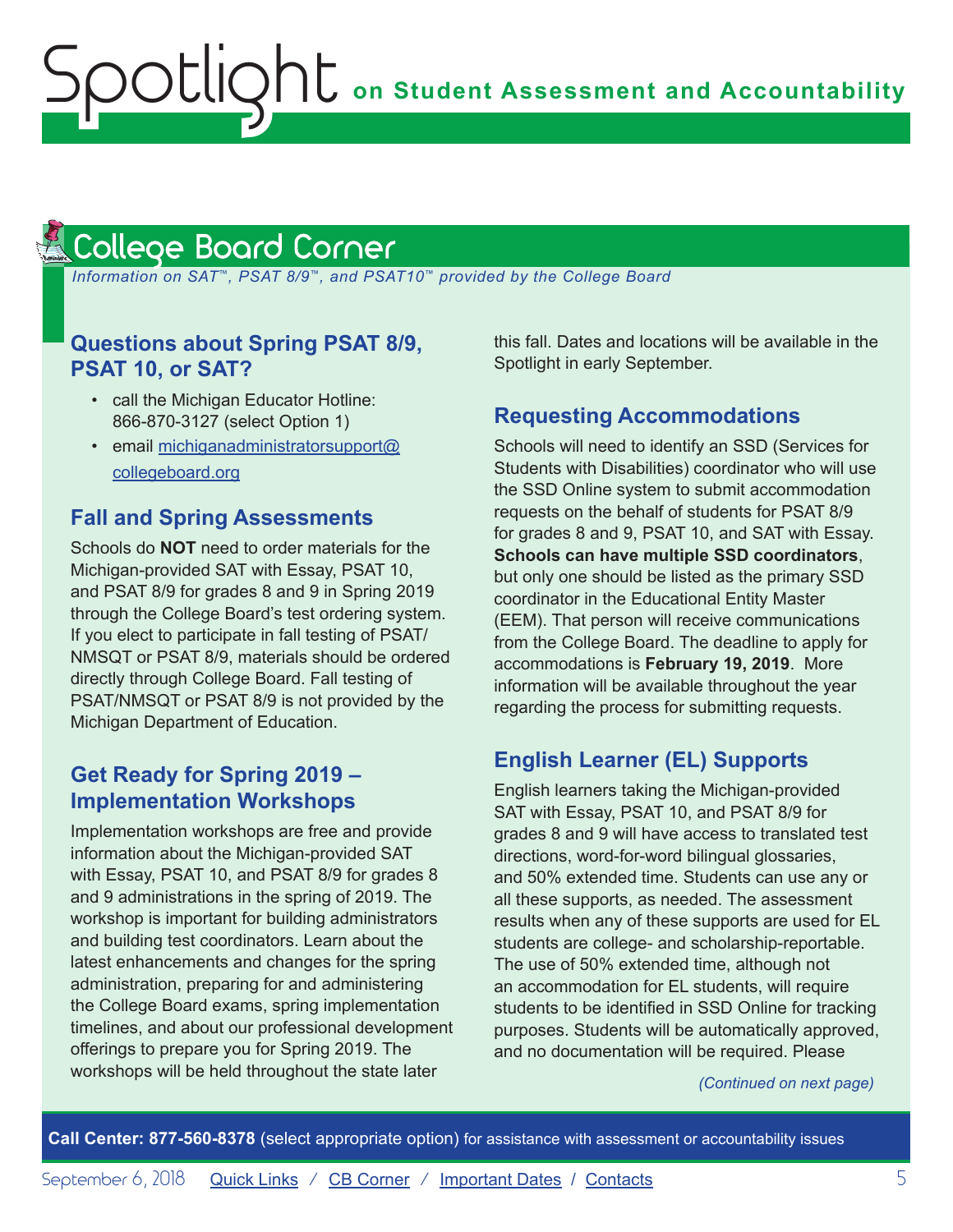note that these supports are not currently available when taken on a national, weekend administration of the SAT. The MDE will be providing guidance on considerations to make when determining the EL supports that may be appropriate for EL students to use for College Board assessments.

| <b>EL Support</b>                   | <b>Request Required?</b>                        |
|-------------------------------------|-------------------------------------------------|
| <b>Translated test directions</b>   | N٥                                              |
| Word-for-word<br>bilingual glossary | No                                              |
| 50% extended time                   | <b>Identification Required</b><br>in SSD Online |

Translated test directions will be provided in Albanian, Arabic, Bengali, Chinese (Mandarin), Gujarati, Haitian Creole, Hindi, Polish, Portuguese, Russian, Spanish, Urdu, and Vietnamese. The College Board also supports "on the fly" translations by district-approved translators. Translators must adhere to the testing staff requirements of the College Board and the Michigan Department of Education. The list of approved glossaries is being expanded to over 100 titles and will be available in October. More information on how to access EL supports will be provided throughout the year, as they become available.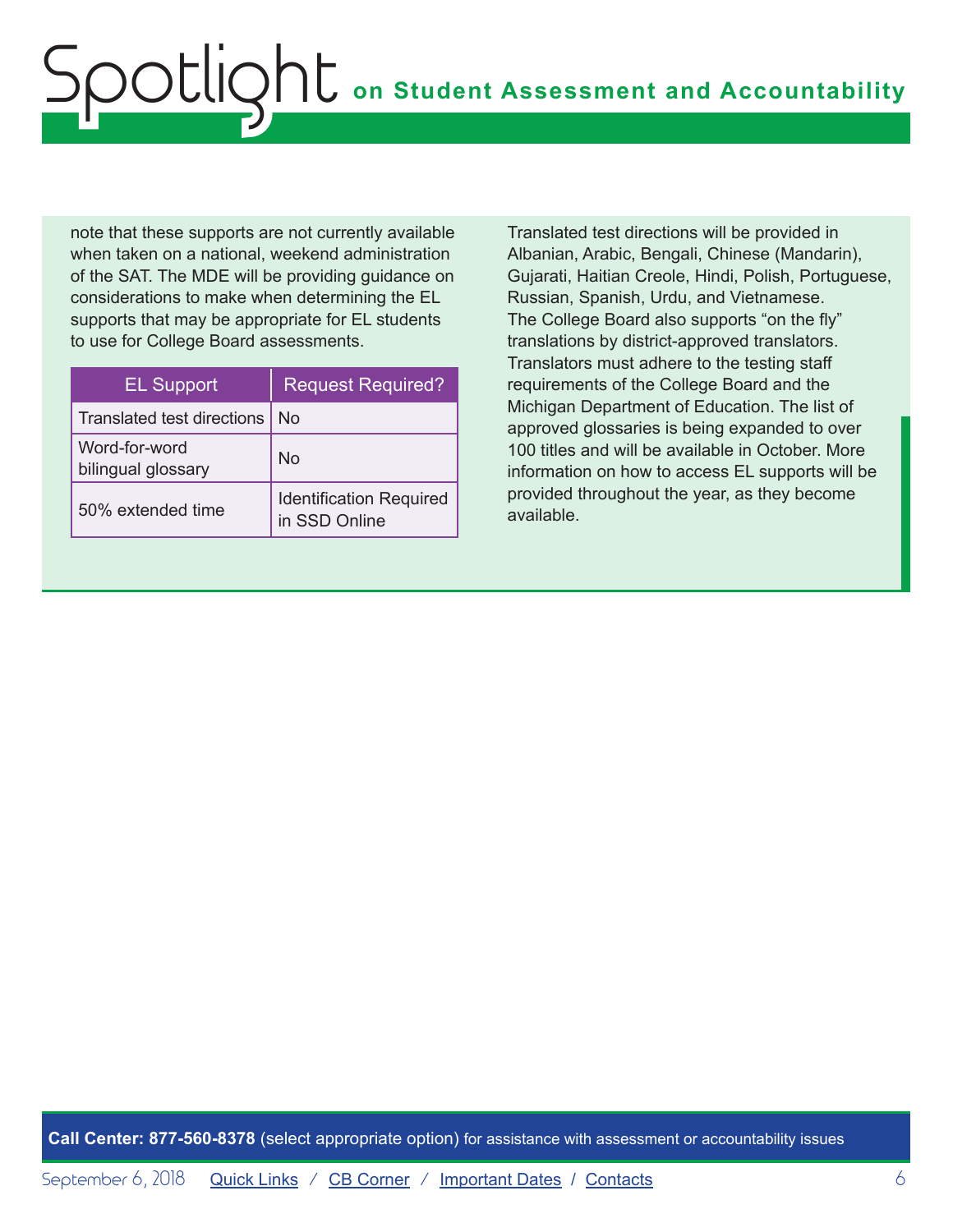## <span id="page-6-0"></span>**on Student Assessment and Accountability** Spotlight

### <span id="page-6-1"></span>**Important Dates**

### **Approaching Deadlines!**



**September 12, 2018 at 11:59 PM:** 

• **DEADLINE: Student Record Maintenance (SRM) English Learner (EL) Exits** must be reported and certified in MSDS using an [As of Date] between July 1 and August 31, 2018 **AND** an [EL/LEP Exit Date] on or before June 30, 2018.

### **September**

### **Early Literacy and Mathematics**

#### **Now – October 4, 2018:**

• Pre-Identification of Students for the Fall 2018 **Early Literacy and Mathematics Benchmark Assessments**

### **Now – October 5, 2018:**

• Create/manage online test sessions in eDIRECT for the Fall 2018 **Early Literacy and Mathematics Benchmark Assessments**

### **September 10 – October 5, 2018:**

• Fall 2018 **Early Literacy and Mathematics Benchmarks Assessments** testing window

### **October 2018**

**Monday, October 8 AND Tuesday, October 9, 2018 (2-day workshop) 8:30 AM to 3:30 PM:**

• **WIDA Leading Schools for Multilingual Learner Achievement –** Workshop #1 [REGISTER NOW](https://www.eventbrite.com/e/leading-schools-for-multilingual-learner-achievement-registration-46676636075)

#### **Thursday, October 11 AND Friday, October 12, 2018 (2-day workshop) 8:30 AM to 3:30 PM:**

• **WIDA Leading Schools for Multilingual Learner Achievement –** Workshop #2 [REGISTER NOW](https://www.eventbrite.com/e/leading-schools-for-multilingual-learner-achievement-tickets-46676638081)